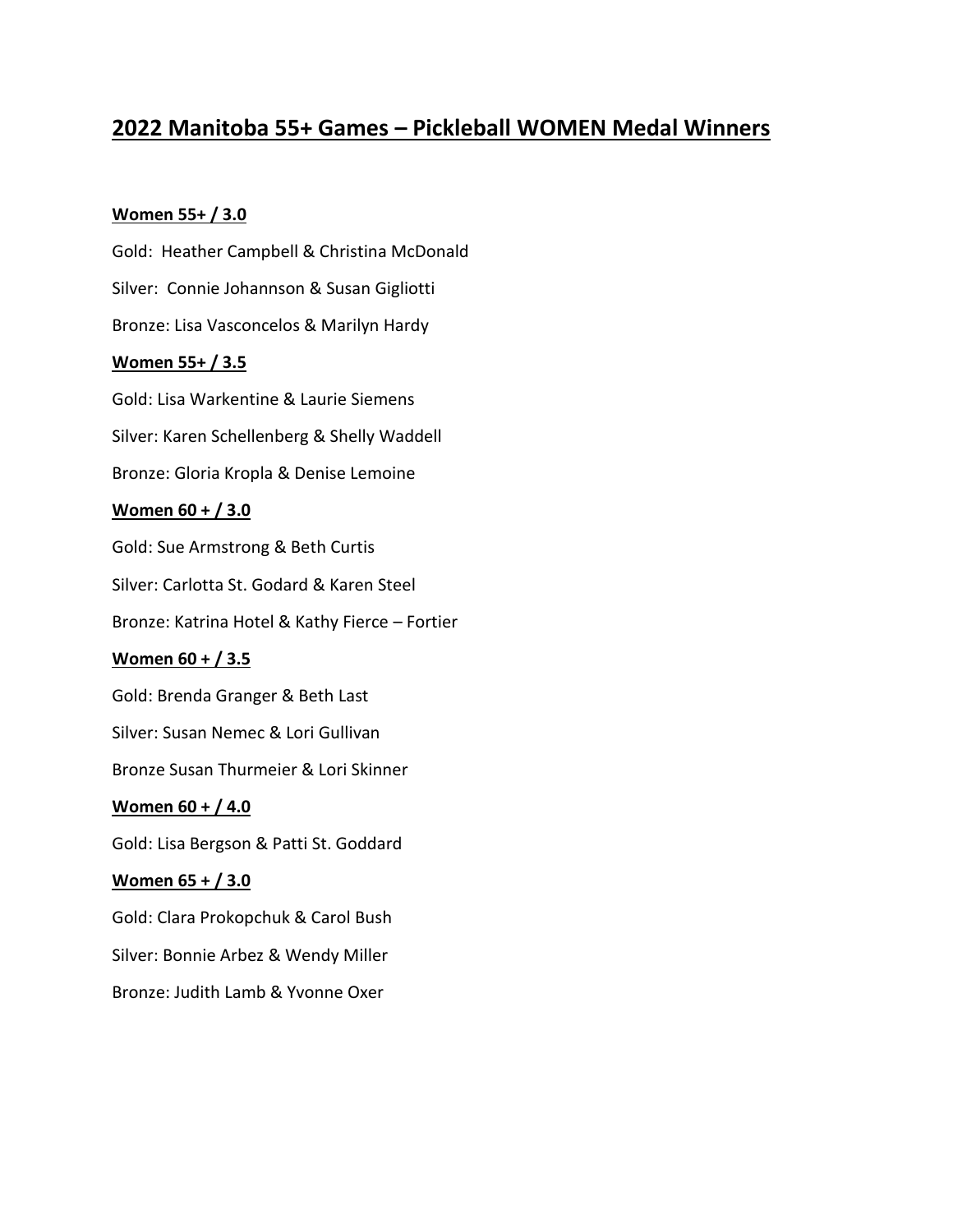# **Women 65+ / 3.5**

Gold: Jan McNarry & Helen Nantais

Silver: Linda Marshall & Jo Ann Whalen

Bronze: Mary Kellner – Sommers & Pat Chawla

# **Women 65+ / 4.0**

Gold: Mary Beth Shields & Judi Reid

# **Women 70 + / 3.0**

Gold: Jan Weedon & Mary Chalmers

# **Women 70 + / 3.5**

Gold: Lynda Bennett & Viola Labun

Silver: Terry Wiebe & Janet Squarie

Bronze: Ann Sisler & Carol Gabrielle

# **Women 75 + / 3.5**

Gold: Nina Constable & Dianne Dunsford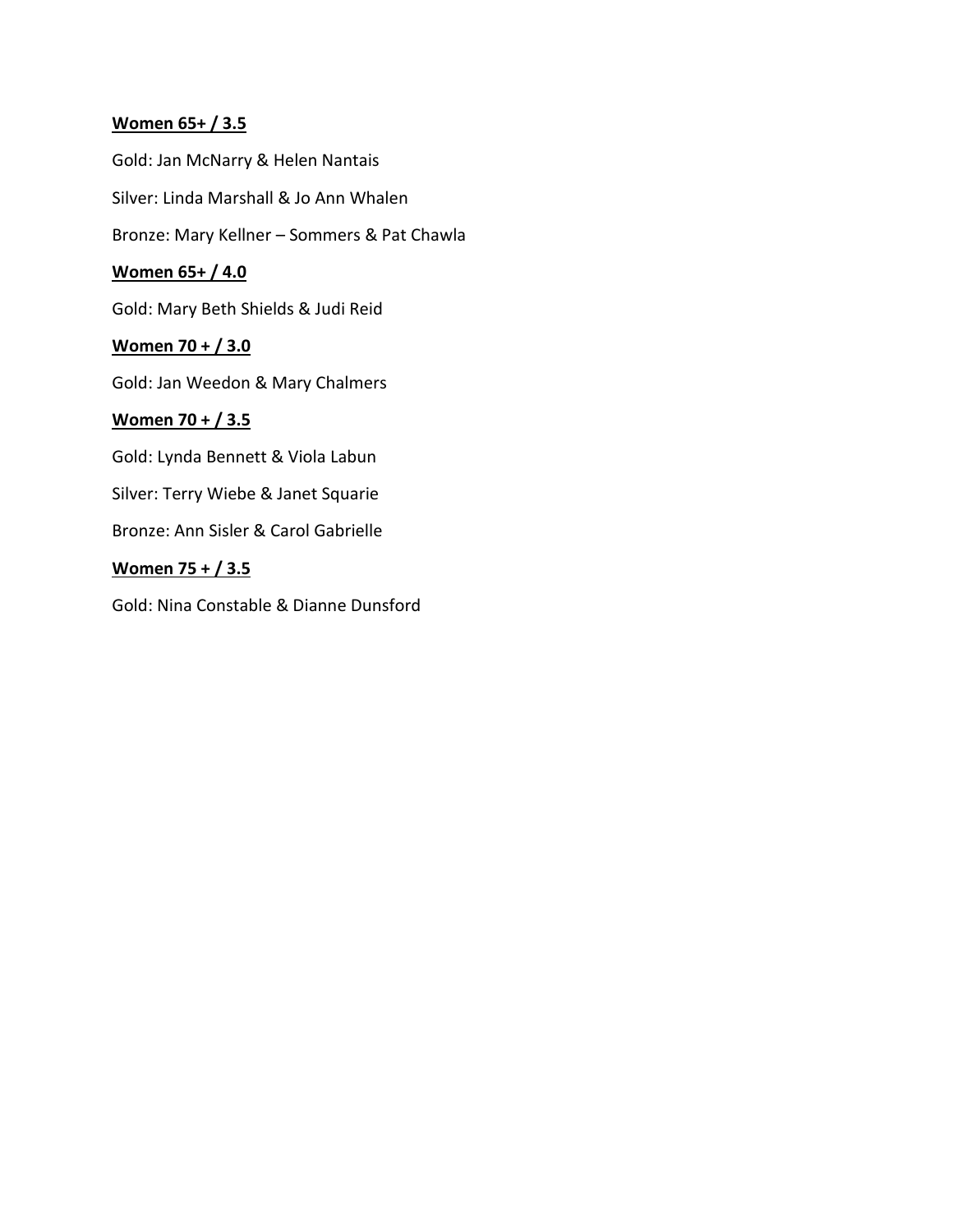# **2022 Manitoba 55 + Games – Pickleball MIXED Medal Winners**

### **Mixed 55 + / 3.0**

Gold: Peter Hildebrand & Martha Bergen Silver: Lisa Vasconcelos & David Vasconcelos Bronze: Randy Fender & Lynelle Fender **Mixed 55 + / 3.5** Gold: Maureen Bonar & Claude Pellerin Silver: Brad Chase & Robin Chase Bronze: Ted Fardoe & Suzanne Davidson **Mixed 55 + / 4.0** Gold: Neal Hastings & Michelle Hastings Silver: Paul Aquin & Lisa Walsh Bronze: Gary Warkentine & Lisa Warkentine **Mixed 60+ / 3.0** Gold: Sue Armstrong & Al Armstrong Silver: Beth Curtis & Frank Hyndman Bronze: Claude Fortier & Cathy Fierce – Fortier **Mixed 60 + / 3.5** Gold: Mary Beth Shields & Joel Hogue Silver: Louise Vermette & Gerald Cyr Bronze: Eleanore Schlamb & Ron Chekosky **Mixed 60 + / 4.0** Gold: Lionel Piche & Lisa Bergson

Silver: Thomas McMahon & Patti St. Goddard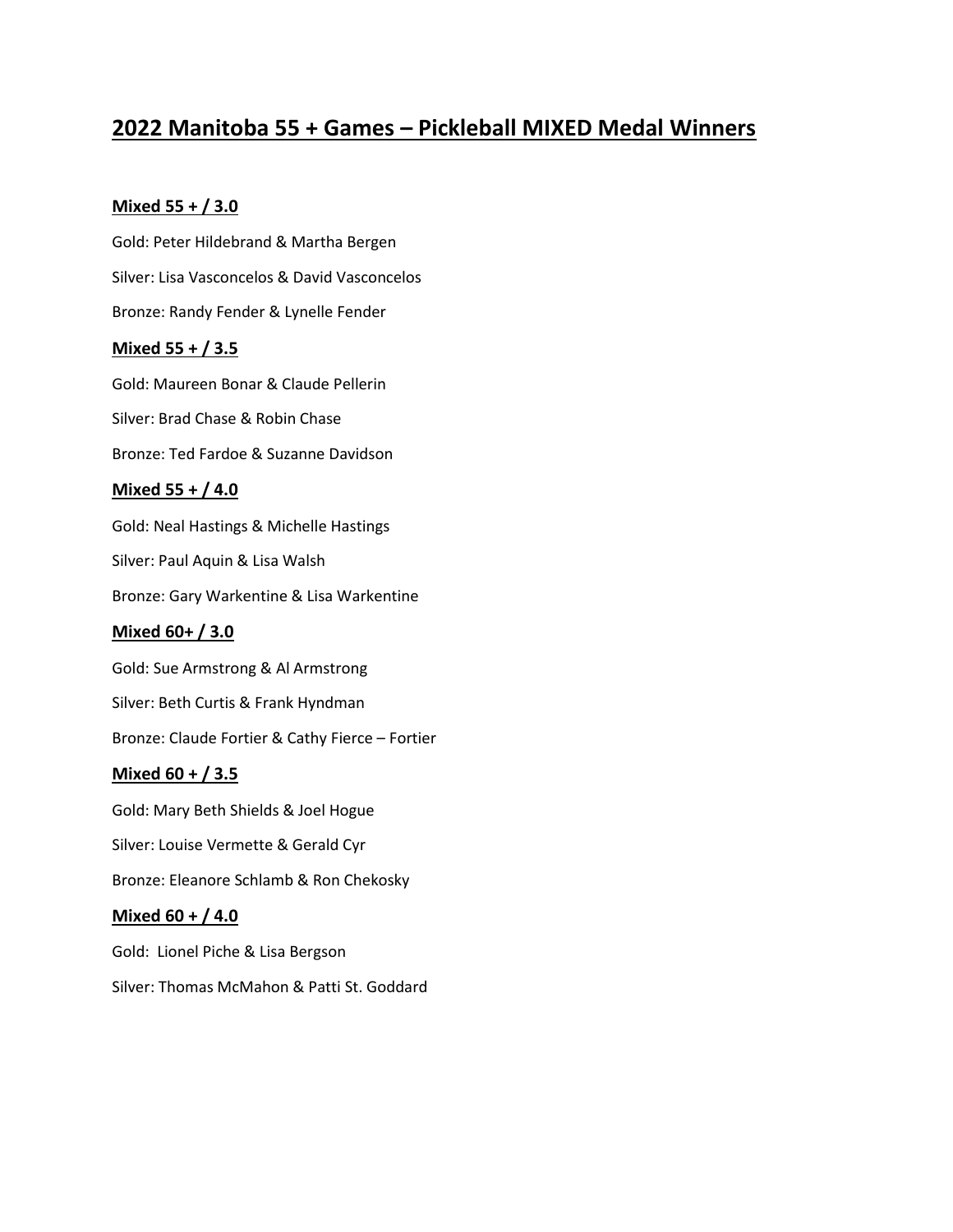### **Mixed 65 + / 3.0**

Gold: Denny Quigley & Betty Lodewyks Silver: Vicki Hallock & Gregory Chan Bronze: Jacob Neufeld & Cathy Lovegrove

### **Mixed 65 + / 3.5**

Gold: Isobel Kemp & Laurie Guderyan Silver: Archie Chawla & Pat Chawla

Bronze: Leo Boiteau & Del Brisxuso

### **Mixed 65 + / 4.0**

Gold: Dave Henry & Judi Reid

### **Mixed 70 + / 3.0**

Gold: Len Victor & Cherlyn Cain

### **Mixed 70 + / 3.5**

Gold: Hannu Maki & Terry Wiebe

Silver: Bob Schlamp & Janet Squarie

### **Mixed 70 + 4.0**

Gold: Pat Bothe & Chris Bothe

Silver: Tom Richmond & Lynda Marshall

### **Mixed 75 + / 3.5**

Gold: Nina Constable & Jim Vincent Silver: Carol Gabrielle & Terry Gabrielle Bronze: Marilyn Redekop & Ron Munro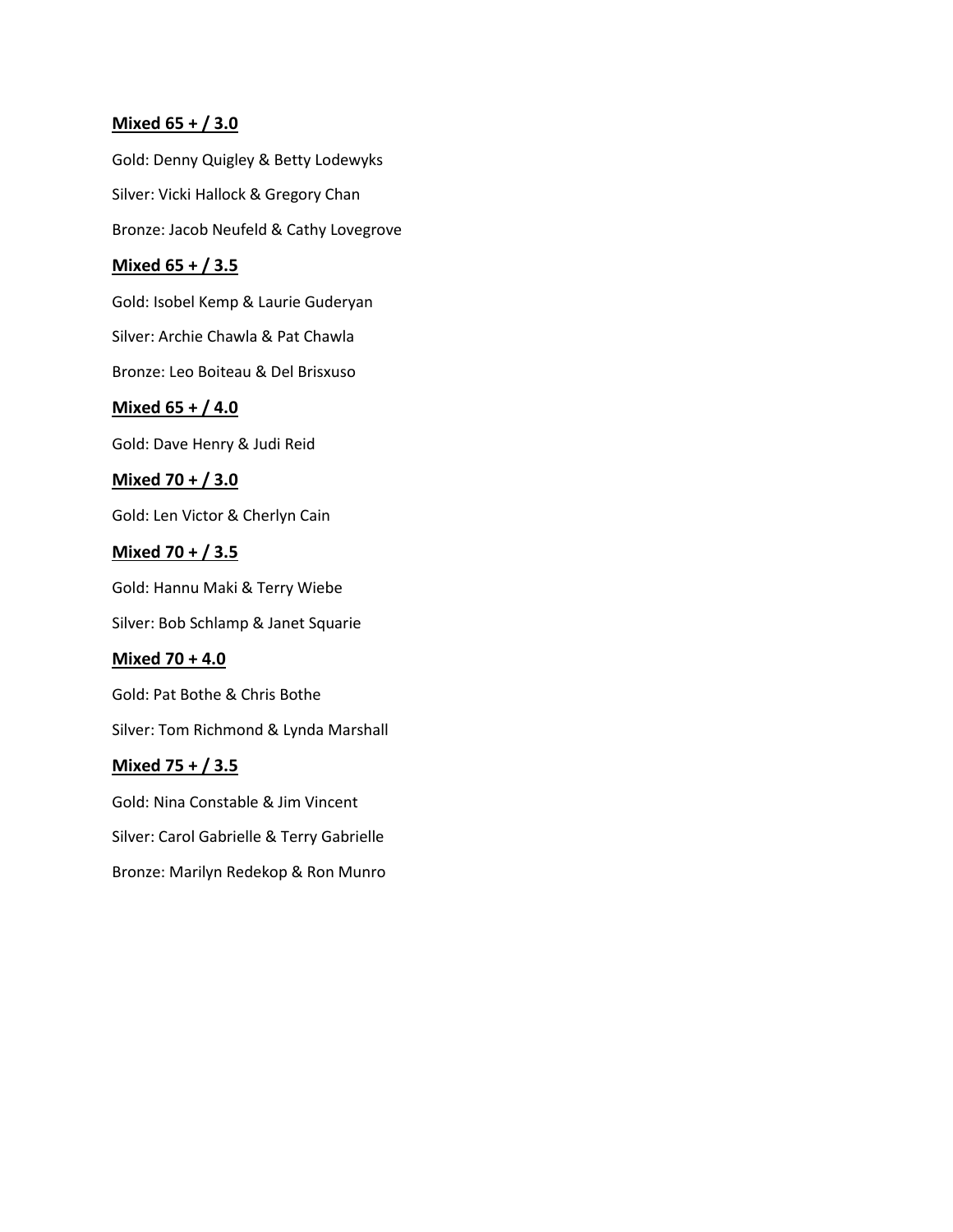# **2022 Manitoba 55 + Games – Pickleball MEN Medal Winners**

### **Men 55 + / 3.0**

Gold: Ron Rogowsky & David King Silver: Ken Fulmore & Ken Wai

# **Men 55 + / 3.5**

Gold: Dave Holder & Jim Howarth

Silver: Brad Chase & Greg Blanchard

Bronze: Gerald Cyr & Arnie Bazin

# **Men 55 + / 4.0**

Gold: Lyle Brennan & Matt de la Lande Silver: Daniel Yeo & Darren Sinclair Bronze: Lionel Piche & Brian Rychlicki

# **Men 60 + / 3.0**

Gold: Ron Tough & Paul Phangureh Silver: Harold Isfeld & Dave Kein Bronze: Denny Quigley & Alan Armstrong

# **Men 60 + / 3.5**

Gold: Tom McMahon & Joel Hogue Silver: Brian Kletke & Brad Dubuc Bronze: David Stachowich & Rob Fiola

# **Men 60 + / 4.0**

Gold: Paul Aquin & Randy Mandelik Silver: Claude Pellerin & Wayne Skibo Bronze: Alex Parobec & Darren Maginel **Men 65 + / 4.0**

Gold: Dave Henry & Dave Goertzen